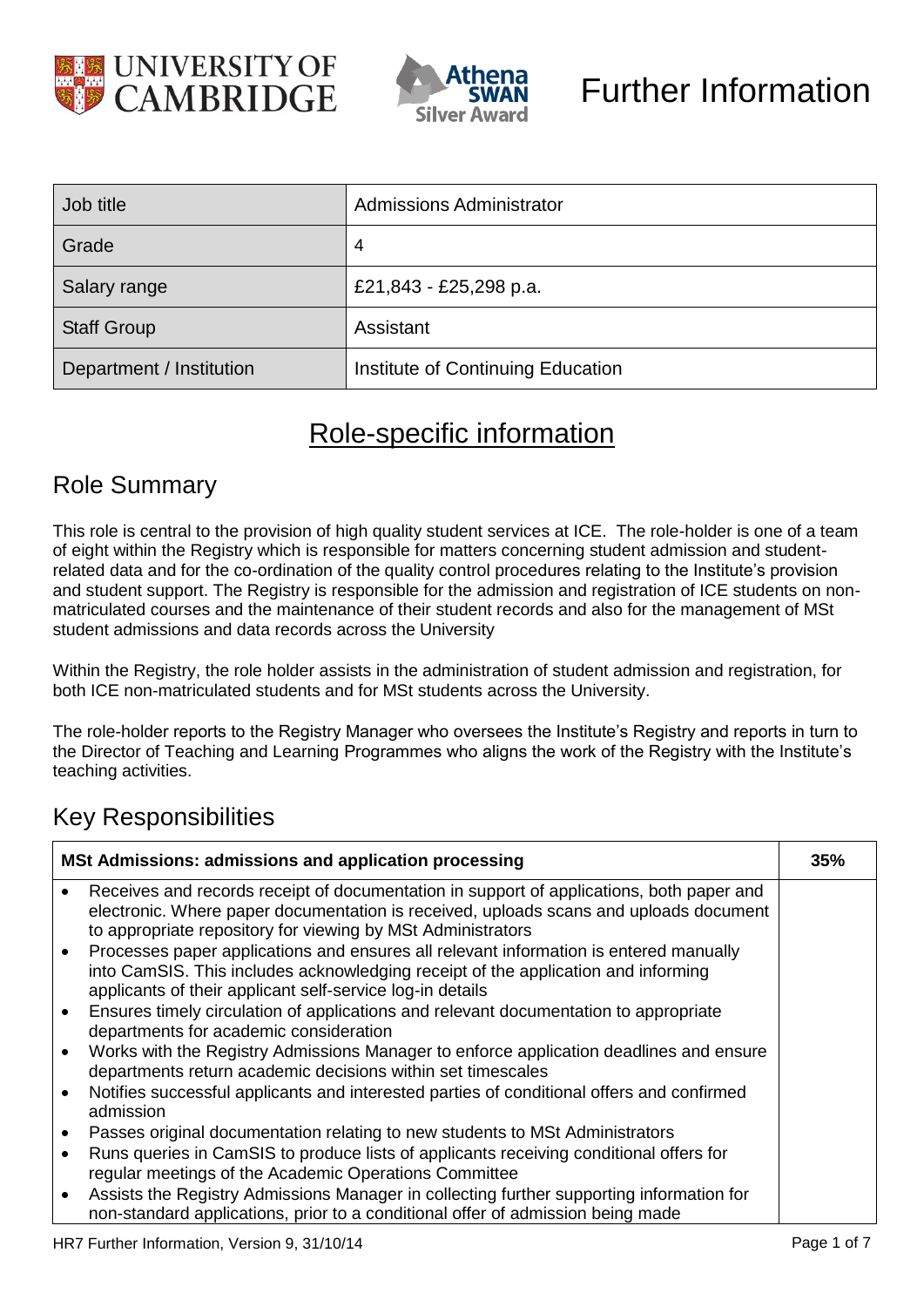| $\bullet$ | Scrutinises evidence to meet conditions, in particular academic, language and financial                                                          |     |
|-----------|--------------------------------------------------------------------------------------------------------------------------------------------------|-----|
|           | evidence and contacts applicants where insufficient evidence provided                                                                            |     |
| $\bullet$ | Confirms applicants' admission once all offer conditions have been met, ensuring all                                                             |     |
|           | relevant information required for statutory returns is accurately recorded in CamSIS. This                                                       |     |
|           | includes making decisions on an applicant's ELQ (equal or lower qualification) status                                                            |     |
| $\bullet$ | Identifies recommendations of acceptance for disabled applicants and refers to the                                                               |     |
|           | <b>Registry Admissions Manager</b>                                                                                                               |     |
| $\bullet$ | Provides reporting service to departments, degree committees and colleges as needed.                                                             |     |
|           | This involves running queries in CamSIS regarding the number of applications received                                                            |     |
|           | and the current status of these applicants                                                                                                       |     |
| $\bullet$ | Provides admissions statistics to various constituent parts of the University, including a                                                       |     |
|           | fortnightly report for MSt Administrators detailing the progress of each application                                                             |     |
| $\bullet$ | Updates CamSIS to record receipt of documents and the meeting of offer conditions                                                                |     |
| $\bullet$ | Updates CamSIS to record unsuccessful applications                                                                                               |     |
| ٠         | Uses reports in CamSIS to generate electronic communications, identifying applicants                                                             |     |
|           | without an e-mail address and issuing hard copies of communication as appropriate                                                                |     |
|           | ICE non-matriculated courses: admissions and application processing                                                                              | 35% |
|           |                                                                                                                                                  |     |
| $\bullet$ | Receives course applications by telephone, post, fax and email and registers students on                                                         |     |
|           | courses using the ICE web-based registration systems and University student information                                                          |     |
|           | system, CamSIS. Recording special needs of students appropriately                                                                                |     |
|           | Ensures all relevant documentation received for Diploma and Advanced Diploma courses,                                                            |     |
|           | contacting applicants as necessary, and informs Academic Programme Managers of                                                                   |     |
|           | Diploma and Advanced Diploma applications                                                                                                        |     |
| $\bullet$ | Records special needs of applicants appropriately and refers to the ICE Disability Adviser                                                       |     |
|           | or relevant Academic Programme Manager as appropriate                                                                                            |     |
| $\bullet$ | Notifies applicants and interested parties of application outcomes and ensures successful                                                        |     |
|           | applicants receive relevant information.                                                                                                         |     |
| $\bullet$ | Identifies applicants who may require information regarding attendance, language and                                                             |     |
|           | immigration requirements and advising them accordingly                                                                                           |     |
| $\bullet$ | Checks course availability, often while on the telephone to the prospective student                                                              |     |
| $\bullet$ | Receives and records payment of course fees for applications received;                                                                           |     |
|           | contacts applicants when financial transactions are declined by banks or further<br>information is needed                                        |     |
|           | Ensures all relevant applicant information has been transferred to CamSIS from ICE web                                                           |     |
|           | based systems for the purpose of statutory returns, such as HESA. This includes making                                                           |     |
|           | decisions on an applicant's ELQ status                                                                                                           |     |
| $\bullet$ | Deals with student cancellations or student transfers in ICE systems as required, liaising                                                       |     |
|           | with the Registry Data Manager as appropriate                                                                                                    |     |
| ٠         | Maintains course waiting lists and offering places to students on waiting lists as and when                                                      |     |
|           | they become available                                                                                                                            |     |
| $\bullet$ | Ensures acceptance and waiting list information is sent to registered students where                                                             |     |
|           | appropriate, either by automatic email systems or by post if required                                                                            |     |
| ٠         | Ensures that appropriate course materials and pre-course information is sent to registered                                                       |     |
|           | students where appropriate, either by automatic email systems or by post if required                                                             |     |
| $\bullet$ | Contacts applicants to inform them if courses are cancelled and informing them of                                                                |     |
|           | alternative possibilities                                                                                                                        |     |
|           | <b>Student services: monitoring and reporting</b>                                                                                                | 15% |
|           |                                                                                                                                                  |     |
| $\bullet$ | Carries out technical procedures on a weekly basis to ensure the smooth running of the                                                           |     |
|           | admissions process, e.g. closing records in appropriate systems for unsuccessful                                                                 |     |
|           | applicants                                                                                                                                       |     |
| ٠         | Monitoring and where necessary issuing reminders, instigating and chasing instalment                                                             |     |
|           | payments from students, raising invoices where necessary<br>Passing information to ICE Finance regarding the processing of payments and alerting |     |
| $\bullet$ | them to outstanding debts                                                                                                                        |     |
|           | Verifies English language test reports for appropriate English language proficiency and                                                          |     |
|           | liaises with the Language Centre, departments, Academic Programme Managers and                                                                   |     |
|           |                                                                                                                                                  |     |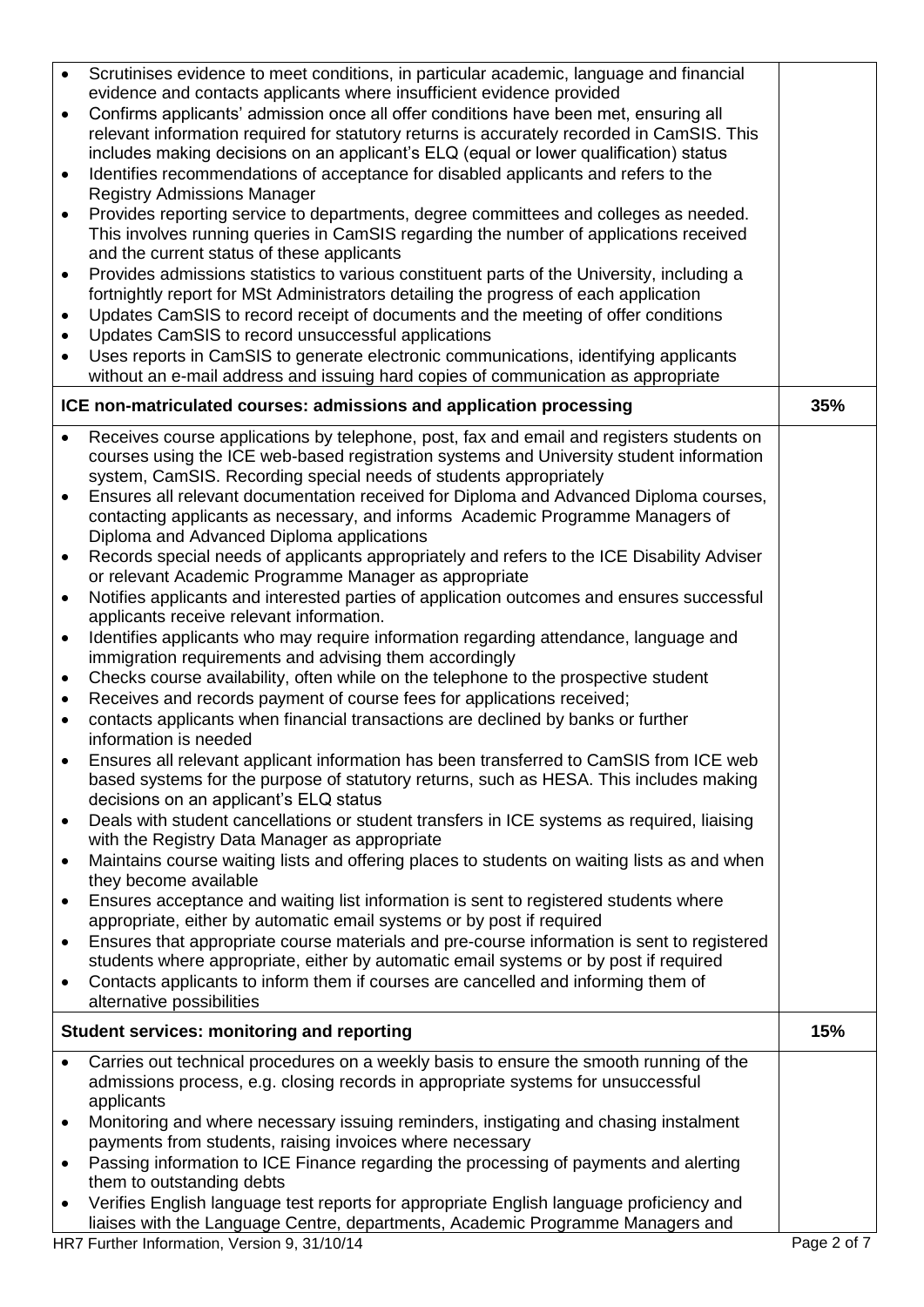| applicants where appropriate regarding the assessment of language proficiency<br>Monitoring course applications from students aged under 18 and alerting Programme<br>Managers as required<br>Monitoring applications requiring ground floor teaching accommodation at Madingley Hall<br>and alerting appropriate staff when all ground floor teaching rooms have been allocated<br>for a particular date(s)<br>Compiling reports to inform appropriate staff regarding student requirements, including but not<br>limited to disability information authorised by the student, disabled access, and at Madingley<br>Hall, ground floor teaching rooms, disabled bedrooms, dietary requirements, additional<br>accommodation and catering |                                                                                                                                                                                                                                                                                                                                                                                                                                                                                                                                                                     |    |
|-------------------------------------------------------------------------------------------------------------------------------------------------------------------------------------------------------------------------------------------------------------------------------------------------------------------------------------------------------------------------------------------------------------------------------------------------------------------------------------------------------------------------------------------------------------------------------------------------------------------------------------------------------------------------------------------------------------------------------------------|---------------------------------------------------------------------------------------------------------------------------------------------------------------------------------------------------------------------------------------------------------------------------------------------------------------------------------------------------------------------------------------------------------------------------------------------------------------------------------------------------------------------------------------------------------------------|----|
|                                                                                                                                                                                                                                                                                                                                                                                                                                                                                                                                                                                                                                                                                                                                           | <b>Bursary Applications</b>                                                                                                                                                                                                                                                                                                                                                                                                                                                                                                                                         | 5% |
| $\bullet$<br>$\bullet$                                                                                                                                                                                                                                                                                                                                                                                                                                                                                                                                                                                                                                                                                                                    | Provides the Registry Admissions Manager with a list of all applications for bursaries for<br>consideration, this involves checking that applicants satisfy relevant eligibility criteria and<br>that all required documentation is in place<br>Records the award of bursaries in the ICE web-based application system and ensures<br>successful applicants receive notification<br>Ensures the list of successful bursary applicants in the ICE booking system is kept up-to-<br>date, this involves running regular reports to identify declined or lapsed awards |    |
|                                                                                                                                                                                                                                                                                                                                                                                                                                                                                                                                                                                                                                                                                                                                           | <b>Communications and Public relations</b>                                                                                                                                                                                                                                                                                                                                                                                                                                                                                                                          | 5% |
| $\bullet$                                                                                                                                                                                                                                                                                                                                                                                                                                                                                                                                                                                                                                                                                                                                 | The Admissions Administrators are the first point of contact for many prospective students<br>therefore they must ensure that high standards of customer service and customer<br>relations are maintained at all times<br>Responding to queries and from the public in the UK and worldwide regarding courses,<br>prices, availability, application process, location etc.                                                                                                                                                                                          |    |
| $\bullet$<br>$\bullet$                                                                                                                                                                                                                                                                                                                                                                                                                                                                                                                                                                                                                                                                                                                    | Attempting to resolve problems and complaints promptly to avoid frustration and loss of<br>goodwill<br>Passing on efficiently and quickly any complaints that need to dealt with by others, such                                                                                                                                                                                                                                                                                                                                                                    |    |
| $\bullet$                                                                                                                                                                                                                                                                                                                                                                                                                                                                                                                                                                                                                                                                                                                                 | as those of an academic or financial nature<br>Liaising with Registry and programme management staff to inform them of student queries<br>and feedback in order to improve course information prepared for students in MSt and ICE<br>documentation                                                                                                                                                                                                                                                                                                                 |    |
|                                                                                                                                                                                                                                                                                                                                                                                                                                                                                                                                                                                                                                                                                                                                           | Liaising with programme management staff on course planning in order to be able to<br>better respond to student queries and proactively promote ICE courses when in<br>conversation with prospective students                                                                                                                                                                                                                                                                                                                                                       |    |
| $\bullet$                                                                                                                                                                                                                                                                                                                                                                                                                                                                                                                                                                                                                                                                                                                                 | Meeting regularly with ICE marketing and communication staff to ensure effective two-way<br>communication relating to ICE publicity and promotional activities and input into relevant<br>admissions sections on the ICE website                                                                                                                                                                                                                                                                                                                                    |    |
|                                                                                                                                                                                                                                                                                                                                                                                                                                                                                                                                                                                                                                                                                                                                           | Team working and collaboration with colleagues                                                                                                                                                                                                                                                                                                                                                                                                                                                                                                                      | 5% |
| $\bullet$<br>٠<br>$\bullet$                                                                                                                                                                                                                                                                                                                                                                                                                                                                                                                                                                                                                                                                                                               | Close working with colleagues to ensure all duties of Admissions Administrators are<br>covered in times of staff absence<br>Close working with the Registry staff to share knowledge relating to the operation,<br>management and development of registration, payment and student record systems<br>Close working with the ICE Finance division regarding the accurate recording of payments<br>and the following up of payments pending                                                                                                                           |    |

#### Person Profile

This section details the knowledge, skills and experience we require for the role.

| <b>Education &amp; qualifications</b> | Educated to A Level standard or equivalent |
|---------------------------------------|--------------------------------------------|
|                                       |                                            |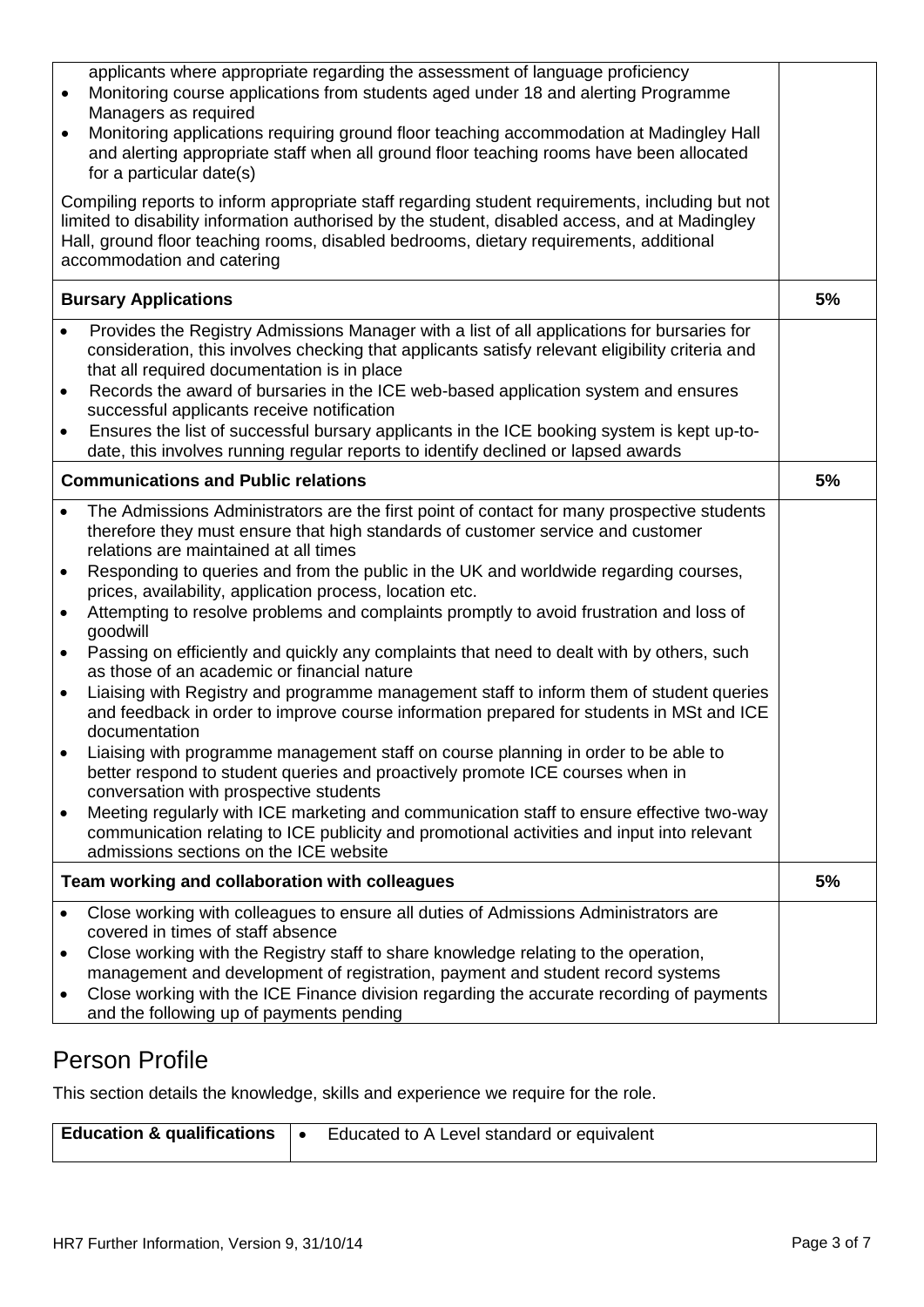| Specialist knowledge &         | <b>Essential</b>                                                                       |
|--------------------------------|----------------------------------------------------------------------------------------|
| <b>skills</b>                  | Excellent written and oral communication skills, including the ability to<br>$\bullet$ |
|                                | communicate effectively with a broad spectrum of people within the                     |
|                                |                                                                                        |
|                                | University and the ability to produce written material (on-line and                    |
|                                | paper) to a high standard                                                              |
|                                | Familiarity with computer databases and ability to input data quickly<br>$\bullet$     |
|                                | and accurately and ability to manipulate data                                          |
|                                | Excellent organisational skills<br>$\bullet$                                           |
|                                | Ability to work in and across teams as well as ability to work                         |
|                                | independently                                                                          |
|                                |                                                                                        |
|                                | Ability to carry out instructions, responsively, efficiently and to consider           |
|                                | whether such instructions are compliant with internal and external                     |
|                                | requirements                                                                           |
|                                | Ability to work efficiently in a busy team with sometimes conflicting                  |
|                                | priorities                                                                             |
|                                | A high level of computer literacy and an expert user of MS Office                      |
|                                | software                                                                               |
|                                | Able to quickly learn new records and reporting systems                                |
|                                |                                                                                        |
|                                | A high level of accuracy in all aspects of work. Some of the data work                 |
|                                | cannot be independently verified and the post-holder is accountable for                |
|                                | its integrity                                                                          |
|                                | <b>Highly Desirable</b>                                                                |
|                                | Knowledge of the University of Cambridge and how it works<br>$\bullet$                 |
|                                | Proficiency in CamSIS<br>$\bullet$                                                     |
|                                | Knowledge of the graduate admissions process and systems<br>$\bullet$                  |
| Interpersonal &                | Ability to communicate effectively with a broad spectrum of key<br>$\bullet$           |
| communication skills           |                                                                                        |
|                                | contacts and general enquirers at all levels from within and beyond the                |
|                                | University                                                                             |
|                                | Ability to work accurately and efficiently as part of a team to ensure<br>$\bullet$    |
|                                | effective flow of accurate and clear information                                       |
|                                | Good interpersonal skills: patience, diplomacy, tact, flexibility<br>٠                 |
|                                | Good telephone manner<br>$\bullet$                                                     |
| <b>Relevant experience</b>     | Experience in a customer-orientated role<br>$\bullet$                                  |
|                                | HE sector administrative experience, in records related role<br>$\bullet$              |
|                                |                                                                                        |
| <b>Additional requirements</b> | A high degree of discretion, as dealing with confidential information                  |
|                                | A flexible approach to work                                                            |
|                                | Ability to work well under pressure                                                    |
|                                | The ability to work with minimum supervision, to be well organised and                 |
|                                |                                                                                        |
|                                | to provide timely reports and plans both orally and in writing                         |
|                                | Able to meet strict targets and deadlines                                              |
|                                | The ability to quickly gain a thorough understanding of how the                        |
|                                | University operates and an understanding of the regulations, both                      |
|                                | internal and external, relating to the remit of the sections                           |

# Terms and Conditions

| Location               | Institute of Continuing Education, Madingley Hall                                                                                                                                  |
|------------------------|------------------------------------------------------------------------------------------------------------------------------------------------------------------------------------|
| <b>Working pattern</b> | Monday to Friday                                                                                                                                                                   |
| <b>Hours of work</b>   | Your normal hours of work are 36.5 hours per week. Office hours are 8.45am to<br>4.45pm on Monday and 8.45am to 4.30pm Tuesday to Friday with a half hour<br>lunch break each day. |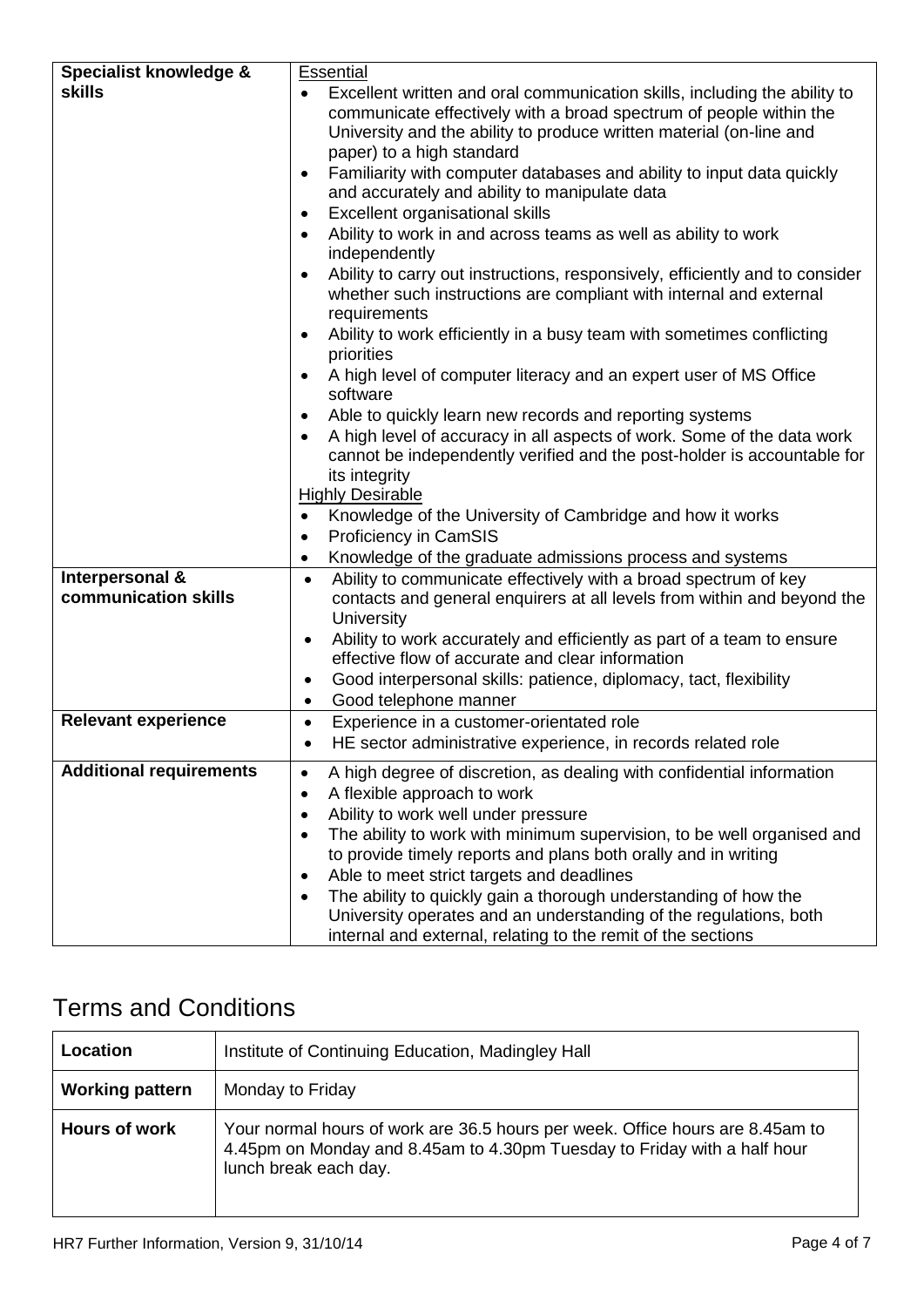| Length of<br>appointment   | Permanent                                                                                                                                                                                                                                                                 |
|----------------------------|---------------------------------------------------------------------------------------------------------------------------------------------------------------------------------------------------------------------------------------------------------------------------|
| <b>Probation period</b>    | 6 months                                                                                                                                                                                                                                                                  |
| <b>Annual leave</b>        | Full time employees are entitled to annual paid leave of 7.2 weeks (or 36 days)<br>inclusive of public holidays.                                                                                                                                                          |
|                            | Paid holiday entitlement will increase by one day after nine years' unbroken<br>service and thereafter by one additional day for each period of three years'<br>unbroken service up to a maximum of four additional days after eighteen years'<br>service.                |
| <b>Pension eligibility</b> | <b>Cambridge University Assistants' Contributory Pension Scheme</b><br>(CPS)/NOW: Pensions Scheme.                                                                                                                                                                        |
|                            | Pension scheme details, including information about the legal requirement for the<br>University to automatically enrol its eligible jobholders into a qualifying workplace<br>pension scheme from 1 March 2013, is available at:<br>http://www.pensions.admin.cam.ac.uk/. |
| <b>Retirement age</b>      | The University does not operate a retirement age for assistant staff.                                                                                                                                                                                                     |

**The full incremental salary range for the position is advertised in order to demonstrate the progression for the Grade. In the majority of cases appointments will be made at the Grade minimum; only in very specific exceptional circumstances can a higher salary be offered.**

### Screening Check Requirements

We have a legal responsibility to ensure that you have the right to work in the UK before you can start working for us. If you do not have the right to work in the UK already, any offer of employment we make to you will be conditional upon you gaining it. If you need further information, you may find the Right to Work page within the 'Applying for a job' section of the University's Job Opportunities pages helpful (please see [http://www.jobs.cam.ac.uk/right/have/\)](http://www.jobs.cam.ac.uk/right/have/)*.* 

### Application Process

To submit an application for this vacancy, please click on the link in the 'Apply online' section of the advert published on the University's Job Opportunities pages. This will route you to the University's Web Recruitment System, where you will need to register an account (if you have not already) and log in before completing the online application form.

Please include details of referees who you are willing for us to contact before an interview if invited. If you upload any additional documents which have not been requested, we will not be able to consider these as part of your application.

The closing date for applications is 05 September 2017. Interviews will be held on Thursday 21 September 2017. If you have any questions about this vacancy or the application process, please contact ICE HR Administration at: [ICEHRAdministration@ice.cam.ac.uk.](mailto:ICEHRAdministration@ice.cam.ac.uk)

# General Information

### The University of Cambridge

HR7 Further Information, Version 9, 31/10/14 **Page 5 of 7** and 2011 12:00 and 2012 12:00 Page 5 of 7 The University of Cambridge is one of the world's oldest and most successful Universities, with an outstanding reputation for academic achievement and research. It was ranked first in the 2011 QS World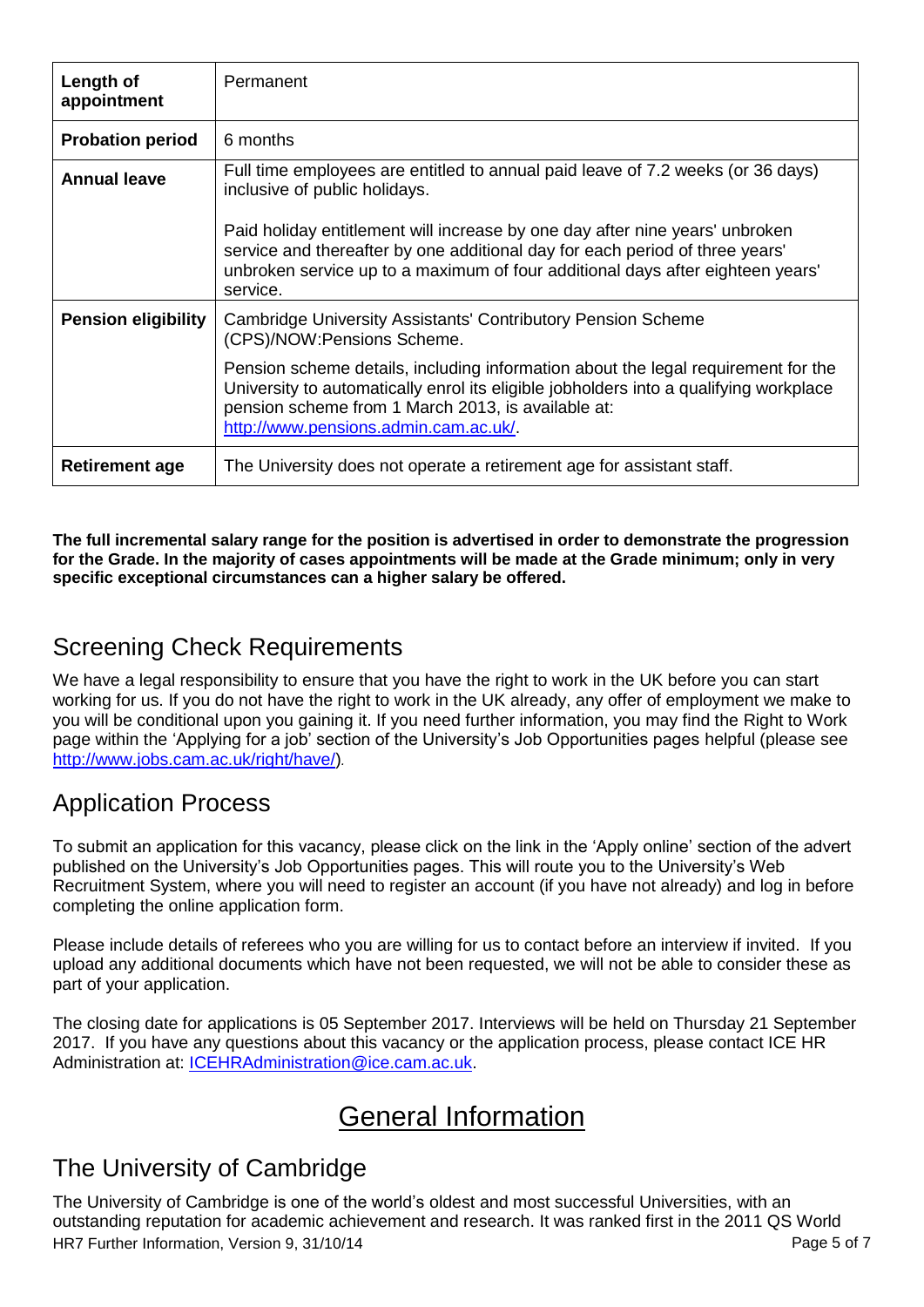University Rankings and its graduates have won more Nobel Prizes than any other university in the world. The University comprises more than 150 departments, faculties, schools and other institutions, plus a central administration and 31 independent and autonomous colleges.

The University and the Colleges are linked in a complex historical relationship. The Colleges are selfgoverning, separate legal entities which appoint their own staff. They admit students, provide student accommodation and deliver small group teaching (supervisions). The University awards degrees and its faculties and departments provide lectures and seminars for students, determine the syllabi for teaching and conduct research.

There is much more information about the University at <http://www.cam.ac.uk/univ/works/index.html> which we hope you will find helpful.

### Institute of Continuing Education

Please go to our website at [www.ice.cam.ac.uk](http://www.ice.cam.ac.uk/) for further information about the Institute

#### What the University can offer you

One of our core values at the University of Cambridge is to recognise and reward our staff as our greatest asset. We realise that it's our people who have built our outstanding reputation and that we will only maintain our leading position in the academic world by continuing to attract and retain talented and motivated people. If you choose to come and work with us, you will find that we offer:

**Excellent benefits –** You will be eligible for a wide range of competitive benefits and services, including numerous discounts on shopping, health care, financial services and public transport. We also offer defined benefits pension schemes and tax-efficient bicycle, car lease and charity-giving schemes.

We will help you balance your home and work life by providing you with generous annual leave entitlement and procedures for requesting a career break or flexible working arrangements if you need them. You will also have access to a range of well-being support services, including in-house Occupational Health and Counselling services. If you have childcare responsibilities, you may also benefit from the enhanced maternity/adoption pay, two nurseries and a holiday play scheme that we provide.

We are keen to welcome new employees from other parts of the UK and other countries to Cambridge. If you will be relocating to Cambridge on a centrally funded appointment of two years or more, you may be eligible for our relocation expenses scheme. The University [Accommodation Service](http://www.admin.cam.ac.uk/offices/accommodation/) [\(http://www.accommodation.cam.ac.uk/\)](http://www.accommodation.cam.ac.uk/) will also be available to help you find suitable rented accommodation and to provide advice on renting arrangements and local facilities, if required. In addition, certain academic and academic-related appointments are eligible for the Shared Equity Scheme which offers financial assistance with the purchase of living accommodation.

 **A welcoming and inclusive environment -** We will help you settle into your new role and working environment through a central [University induction event,](http://www.admin.cam.ac.uk/offices/hr/staff/new/probation.html) local induction activities and our online induction package. Where appropriate to your role, you will have a probation period to provide a supportive framework for reviewing your progress and discussing your training and development needs.

If you are relocating to Cambridge, you and your family will be welcome to attend the Newcomers and Visiting Scholars Group, which provides an opportunity to find out more about Cambridge and meet other people new to the area.

- **Extensive development opportunities -** The encouragement of career development for staff is one of the University's core values. We put this into practice through various services and initiatives, including:
	- A [wide-range of training courses](http://www.training.cam.ac.uk/) and online learning packages.
	- The [Staff Review and Development \(SRD\) Scheme,](http://www.admin.cam.ac.uk/offices/hr/policy/appraisal/) which is designed to enhance work effectiveness and facilitate career development post-probation.
	- [Leave for career and personal development,](http://www.admin.cam.ac.uk/offices/hr/staff/benefits/careers.html) including long-term study leave for assistant staff and sabbatical leave for academic staff.